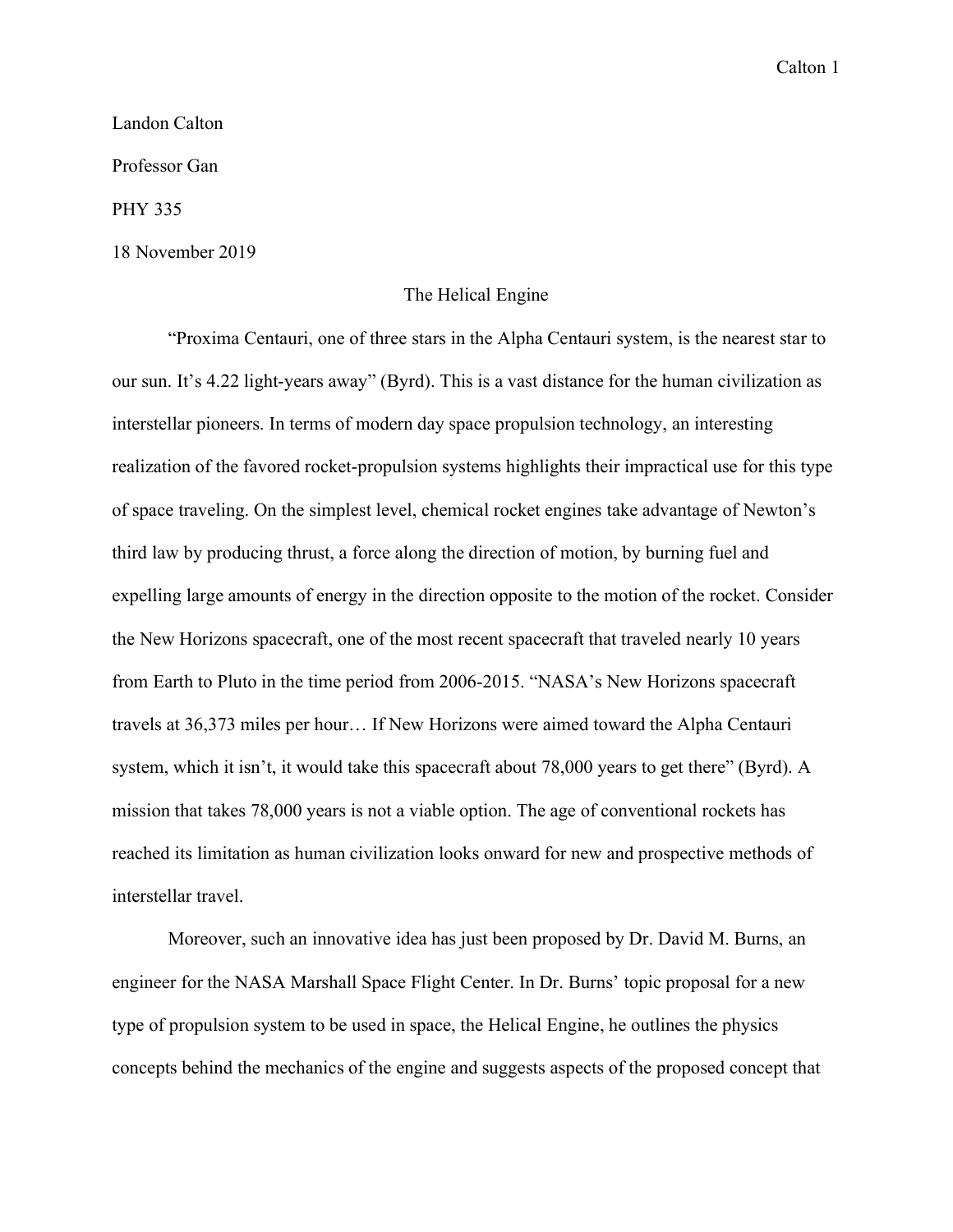can be improved in the future. However, before explaining the overall concept of the engine, understanding the fundamental physics principles that permit the engine's capability proves to be important.

Furthermore, the helical engine concept relies on the principles of Modern Physics, specifically Special Relativity and relativistic momentum. Relativistic momentum is defined as p  $= \gamma mv$ , where  $\gamma$  is the Lorentz factor and contributes a proportional increase to the classical momentum when the absolute velocity of an object reaches a significant percentage of the speed of light. The fundamental conclusion of Special Relativity is that any object with mass cannot surpass the speed of light. Equally as important, the relativistic kinetic energy of the hypothetical object also includes the γ factor, showing a comparable growth as the relativistic speed of the object reaches near the speed of light. Additionally, there are two main forces referenced in the Helical Engine concept, a perpendicular force equal to  $\gamma$ ma and a parallel force equal to  $\gamma^2$ 3ma. These forces are important in evaluating the loss in relativistic momentum/energy in the opposed directions of motion.

In fact, the direct implementation of these concepts pertains to the central part of the engine, a helical-shaped particle accelerator. In Dr. Burns' proposal of the new concept, he explains how particles that are accelerated through the circular and coiled direction of motion will produce a momentum component that is parallel to the thrust vector and desired motion of the spacecraft. The particle accelerator itself utilizes "electric and magnetic fields to accelerate and guide ions inside a closed and sealed tubular vacuum line" (Burns). Specifically, the helical particle accelerator has an inner and outer core, where the particles or ions are accelerated and decelerated respectively. The key concept of the engine is to increase the absolute velocity of the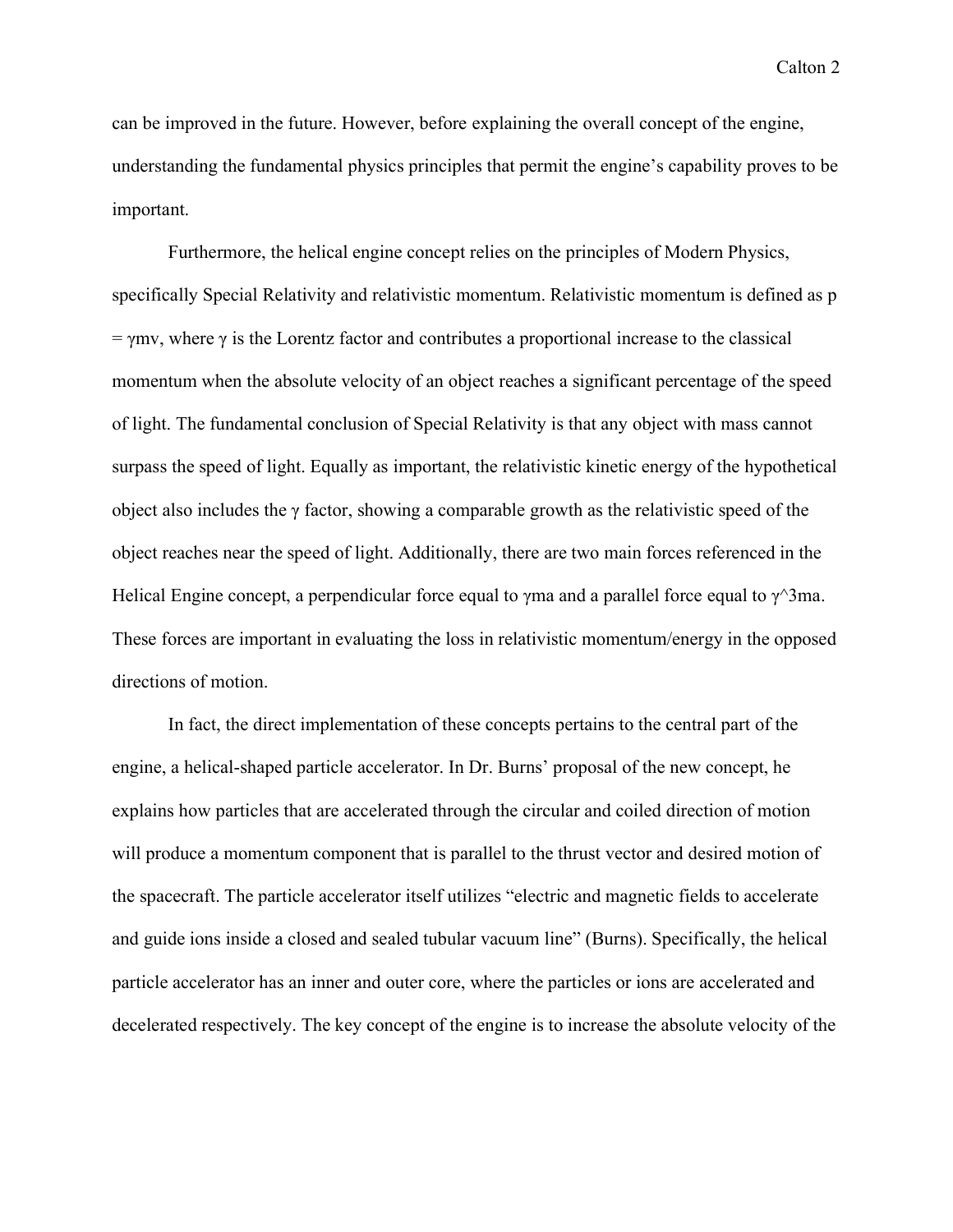ions towards the top of the engine and decrease the absolute velocity of the ions as they travel back towards the bottom of the engine.

According to Special Relativity, these ions will experience changes in mass as they are accelerated and decelerated, for the overall energy of the ions increases as their speed is increased indefinitely. Therefore, "the relativistic mass is imagined to increase with increasing speed" (Serway), for which causes the positive change in momentum in the direction the engine system will travel. These effects on the mass of the ions are obtained through changing the rotational velocity around the axis parallel to the engine's motion while also increasing the radius of rotation as the ions accelerate and decreasing the radius of rotation as the ions decelerate. The desired goal is to have the net change in momentum of the ions in the helical particle accelerator create a thrust force in the direction perpendicular to the ions rotational velocity, thus allowing the overall engine-system to accelerate.

In fact, comparing the helical engine to conventional chemical rockets in the scenario of traveling to Proxima Centauri highlights the technological advantages amidst the disadvantages. Firstly, since the helical engine system can essentially accelerate so long as it has power, a spacecraft with this engine accelerated to ten percent the speed of light would take just under 10 years to reach the Proxima Centauri star. However, a spacecraft traveling this fast is only feasible if the helical engine has an optimum, efficient power supply. The biggest drawback to the helical engine proposed by Dr. Burns is the enormous amount of energy, on the order of 165 megawatts, required to produce just one newton of thrust. An engine that runs on this much power input is not quite feasible; however, one of the main improvements Dr. Burns highlights in his design proposal is the addition of a harvesting mechanism during the deceleration phase of the engine. Due to the deceleration of the ions in the helical engine producing energy equal to the amount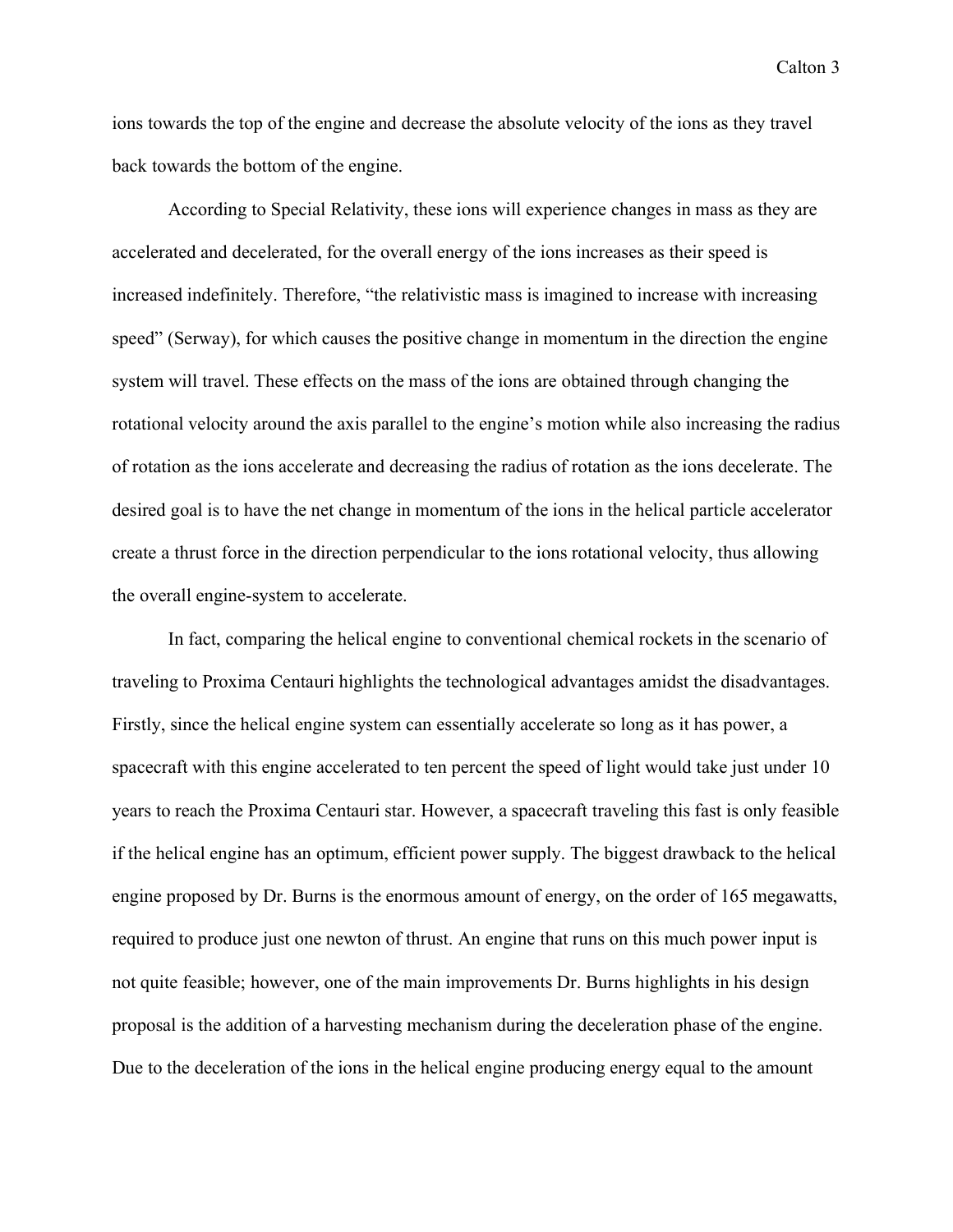put in, an immense reduction in the required power input is possible if the energy put in to the helical engine can be effectively recaptured. On the other hand, chemical rockets are designed to burn fuel/energy in order to accelerate the rocket, so there is no concept of reusing this energy once the rocket reaches its target speed. Perfecting the accumulation of energy produced by decelerating ions in the helical engine is one of the biggest engineering obstacles of the engine's design; although, it will be key to successful implementation of the helical engine in future interstellar spacecraft.

In the case that the helical engine is seen to fruition, there are certainly societal impacts that will follow. The human species currently dwells as an earth-bound civilization, and such a technology like the helical engine would bring forth the new opportunity to extend humanity's outreach beyond our own solar system. The idea of colonizing a distant exoplanet has been a mere fantasy in the last century, but the technology of this engine would allow humans to make this a reality. In the example of traveling to Proxima Centauri for "a starship with a dry mass of one thousand tons that can cruise at .10c… the energy costs alone would amount to 12.5 trillion dollars" (Kanas). With this enormous cost, a new focus on colonization would be established for the human population as meeting the requirements for resources, energy, etc. needed for traveling through interstellar space are carefully sought out. Additionally, the helical engine technology would undoubtedly permit humans to completely survey the solar system, dramatically increasing the knowledge of planetary attributes or their specific origins to further understand the universe as a whole. With the direct implementation of this engine technology in future spacecraft, achieving new, astronomical success in our solar system and beyond is certain.

Obviously the physics behind Dr. David Burns's helical engine is due for field-testing and physical modeling so that the viability of the engine can be determined. As shown above, the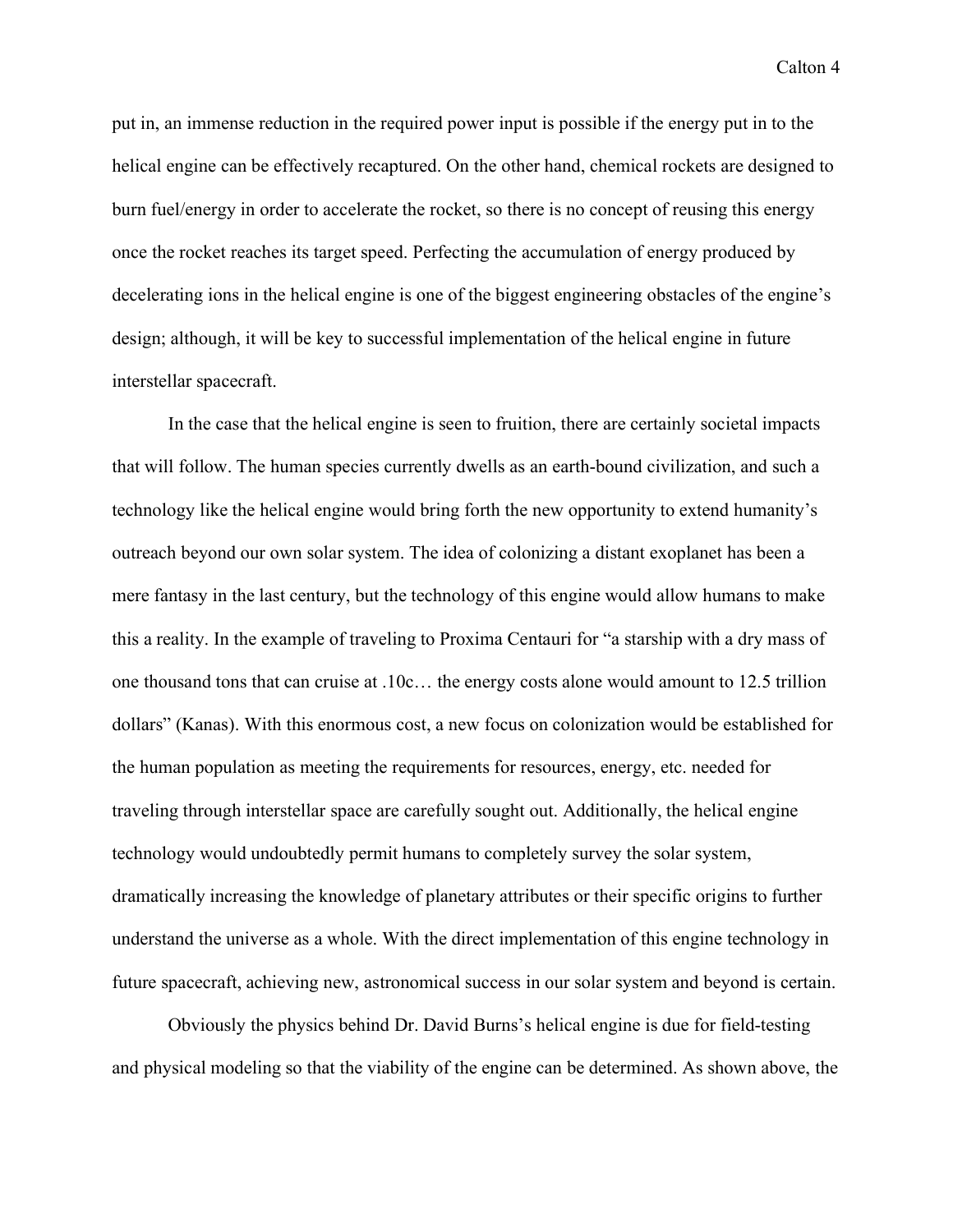theoretical modeling of the helical engine design has immense advantages in potential efficiency and capabilities of producing thrust over conventional rockets. Optimizing the energy and power input required for the helical engine will allow for building the most effective interstellar spacecraft. With these advantages in mind, the concept of the helical engine has tremendous room for improvement in order to employ the theoretical engine into a real spacecraft in the near future. After all, the helical engine technology would be used to travel to nearby stars and exoplanets, becoming the greatest achievement in the history of human exploration.